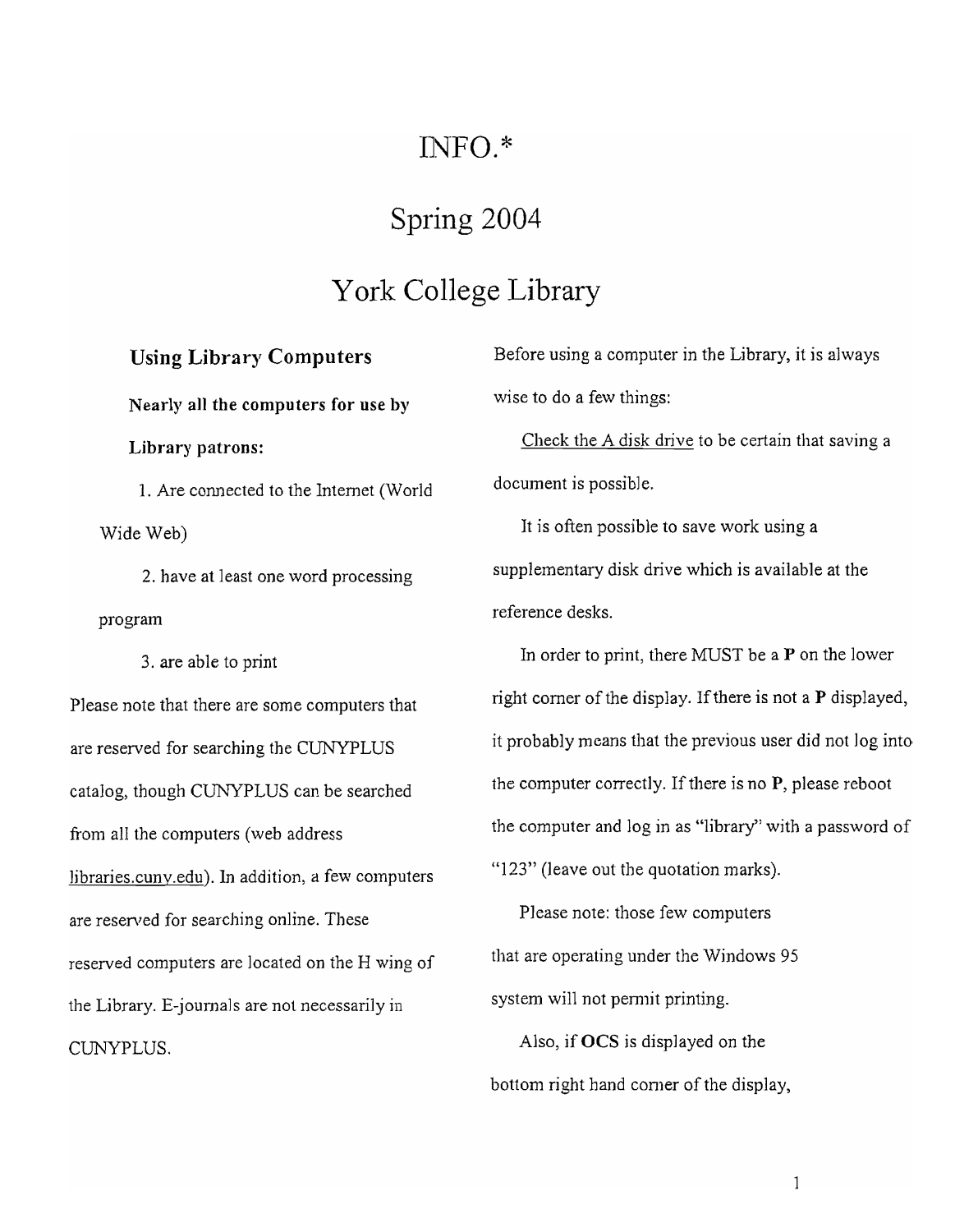printing will NOT be pennitted. The printing system has been updated, and the OCS symbol no longer means that printing is pennitted.

If printing is not available, it might be possible to email that document to yourself. Please be sure that you know your email address.

IF YOU HAVE ANY PROBLEMS WITH PRINTING or WITH THE COMPUTERS IN THE LIBRARY, PLEASE ASK FOR ASSISTANCE AT ONE OF THE REFERENCE DESKS. Please note: Reference Librarians Cannot Fix Broken Computers or Solve Hardware ProbJems.

#### BEGINNING RESEARCH

To begin academic research, there are two web sites that you should consider beginning with: the CUNY Libraries homepage ([libraries.cuny.edu](https://libraries.cuny.edu))

and the York CoJ1ege Library homepage (www.york.cuny.edu, choose library from the upper right hand corner of the page, and then choose web resources).

#### [libraries.cuny.edu](https://libraries.cuny.edu)

On the CUNY Libraries homepage, there are four choices:

To find out what books are owned by the Libraries in CUNY, click on CUNY+ Online Catalog In this section, you can search for books in all of CUNY or by the holdings of individual CUNY Libraries. At York, the default is to search the holdings of the York College Library.

To search the contents of different databases of journal articles, click on "E-Journals  $&$  Reference." Depending on the subject of your search, different databases may be appropriate. Ask the Librarian for help in determining which database to begin with.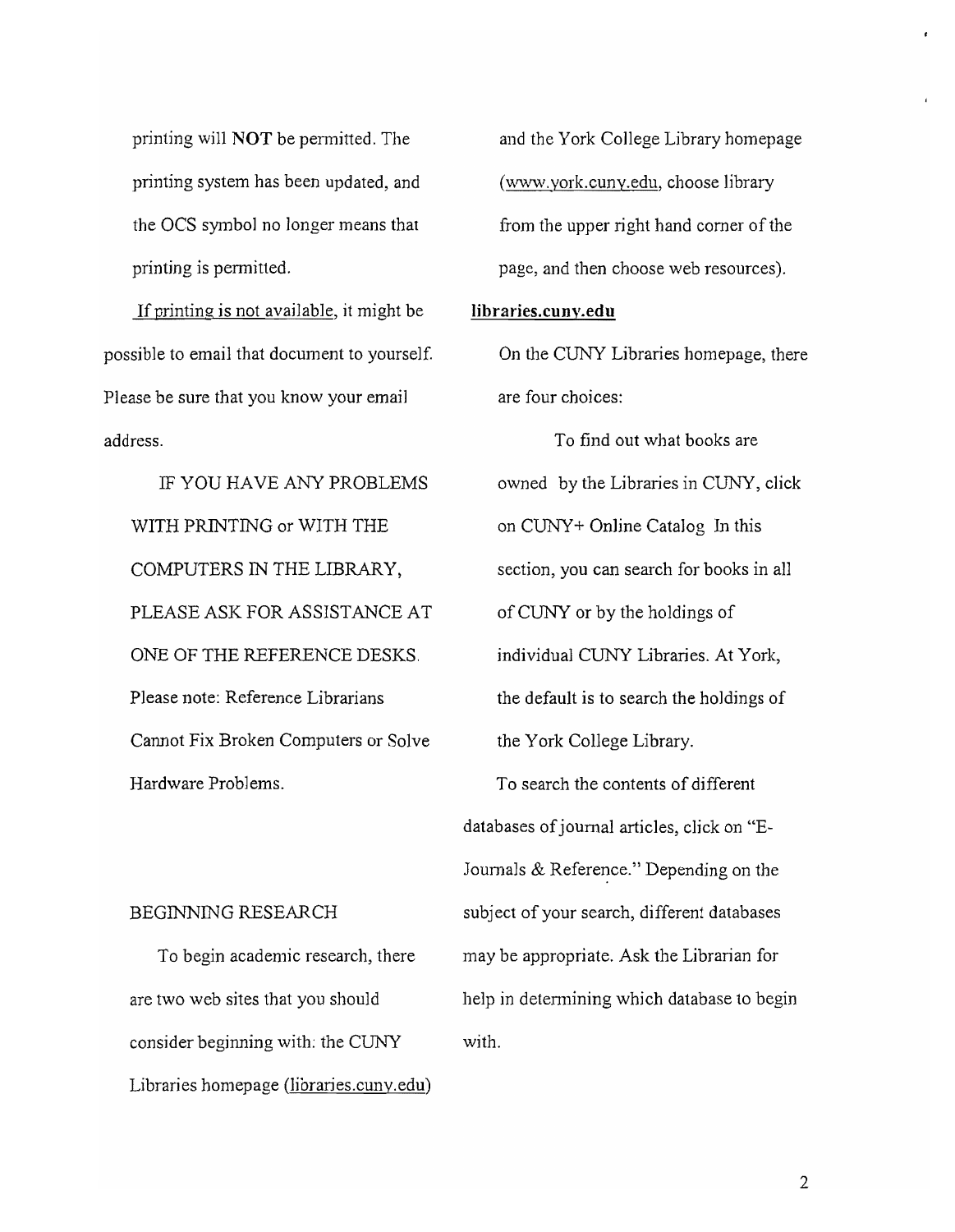To see the homepage of any of the CUNY colleges or CUNY Libraries, click"The CUNY College Libraries."

To get information about the central to how to gain access. office of the Libraries of CUNY, including to "Library Services, Policies, Tutorials, Fonns, etc," The most useful item on this page is the "Other New York City Libraries."

#### **York College Library**

It should be noted that some databases are available on both pages (CUNY and York), but some are available only on one or the other. For example, on the York Library homepage, these databases are available, though they are not available through the CUNY Libraries homepage:

HRAF (Human Resource Area File) OT Search (Occupation Therapy) Social Wark Abstracts

online Library information and tutorials, go When classes are in session during the fall and spring semesters: Most databases are available to CUNY students, faculty and staff from off campus. Please consult with the Reference Librarian as Library Hours Monday through Thursday: G wing: 9:00 A.M to 10:45 P.M. H wing: 9:00 A.M. to 8:30 P.M. Saturday G wing 10:00 A.M. to 5:00 P.M. H wing: 11 :00 A.M. to 4:00 P.M. Sunday Closed When classes are in session during the summer: Monday through Thursday 9:00 A.M. to 6:00 P.M. Friday (when College is open on Fridays): 9:00 A.M. to 5:00 P,M. Saturday: G wing: 10:00 A.M. top 5:00 P.M. H wing: closed Sunday: Closed When classes are NOT in session during the summer Monday to Friday 9:00 A.M. to 5:00 P.M.(Note: Limited service and reference are available)